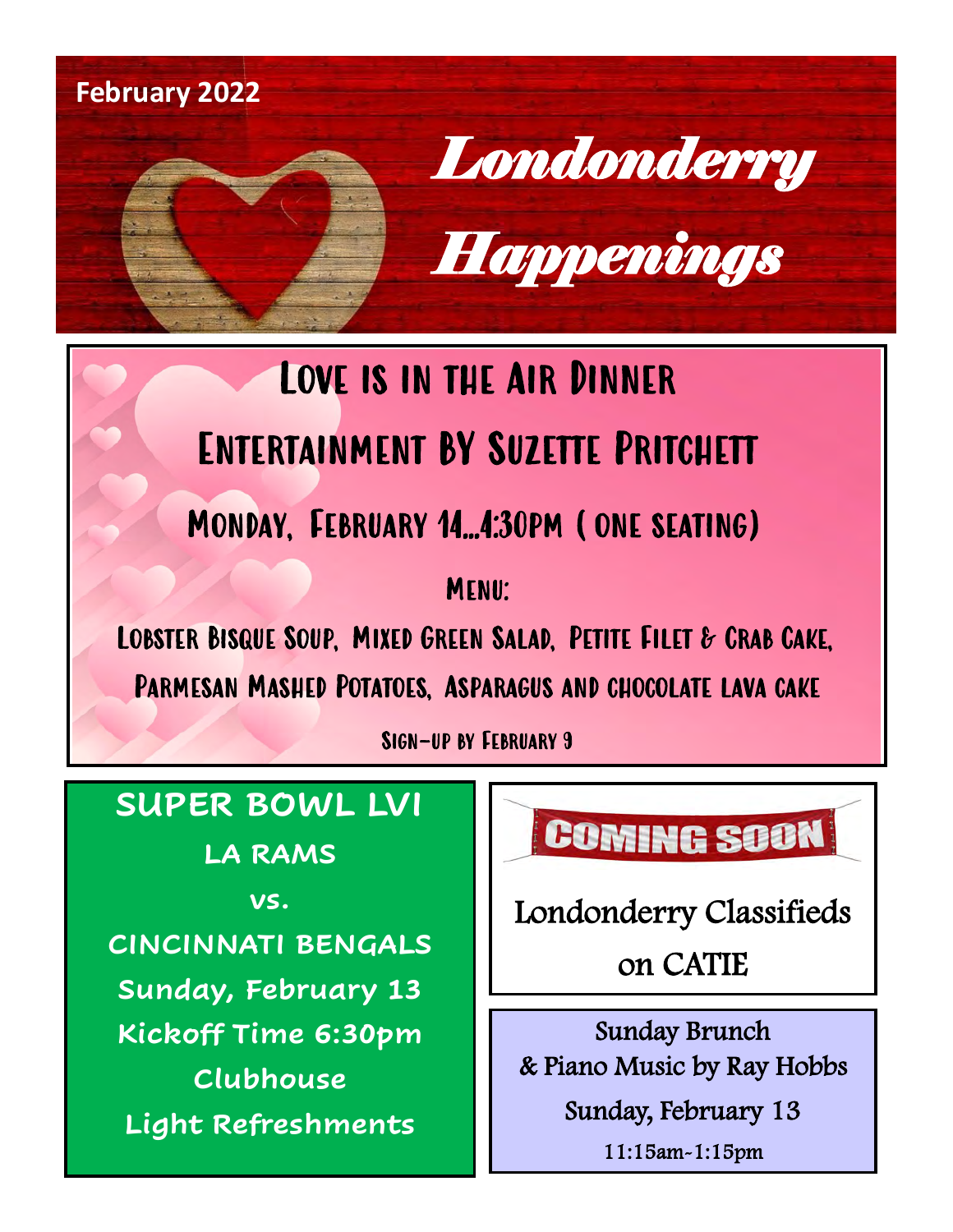**Holy Communion Services**

**Thursdays February 3 & 17 3pm Clubhouse**



Holy Communion

### **MONTHLY RESIDENT MEETING**

 $e^{t's}$ meet **Wednesday, February 9 3PM Clubhouse**

**ASK IRMA Q&A with our CEO Friday, February 18 10am Clubhouse**







Follow the rise of Aretha Franklin's career from a young child to super stardom!

AFTERNOON MOVIE MATINEES

**Black History** Month

"RESPECT" w/ Jennifer Hudson Tuesday, Feb. 8 1:30pm Clubhouse 2 hours 25 mins PG-13

"LOVING" Tuesday, Feb. 15 2pm Clubhouse 120 Minutes Rated PG-13

"RED TAILS" w/ Cuba Gooding, JR Tuesday, Feb. 22 2pm Clubhouse 120 Minutes Rated PG-13



**BALANCE CLASSES Mondays/Wednesdays (Beginning 2/14) 2PM Clubhouse**

> **CHAIR YOGA Fridays 2pm (Beginning 2/18) Clubhouse**